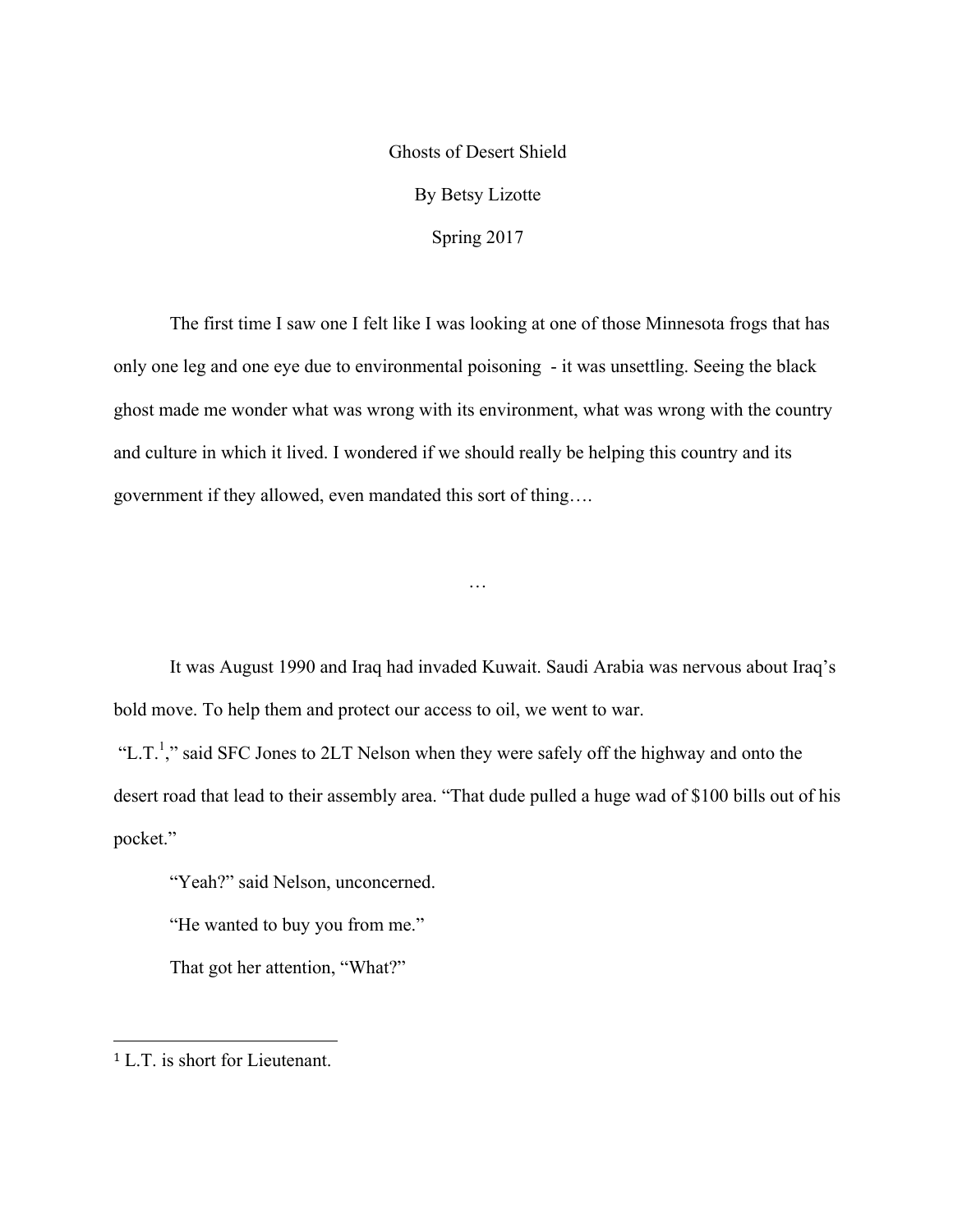"Yeah, he spoke pretty good English and he held out the money, it was a huge wad that he could barely fit his hand around, and he asked me, 'how much for me to keep her?' and he was pointing at you."

2LT Nelson's mouth opened and she looked at Jones, not fully understanding or believing what Jones was telling her.

"I told him you weren't mine to sell. Then he asked me, 'if not yours, who owns her? I like the hair and the eyes. They are very good.' I told him you were the property of the U.S. Army. I said it as a kind of joke, since the Army owns all of us. Then, that rich asshole said, 'Ah, I see. That makes sense. So you can all share her.' I couldn't believe he said that! Things are definitely different here. Then the Saudi man clapped me on the back and said, 'I envy you' and got into the back seat of his car. He had a driver. Of course he had a driver!"

"Gross," said 1LT Nelson. She didn't cuss - she was an officer and a lady - so this was an expletive for her. She was quiet for a second and then said, "So he thought I was a hooker...." She said this as though she was trying to make sense of what Jones was telling her.

"Maybe. I think he thought of you more as a rare coin or a shiny Porsche; something he wanted for his collection." He paused and thought. "Sorry that happened to you, Ma'am. Maybe we shouldn't go outside the wire anymore."

"Maybe not," Nelson said. She paused for a second, then said, "I thought our government told them we were men."

"I don't think this guy got the memo."

Nelson and Jones laughed uncomfortably and then fell silent.